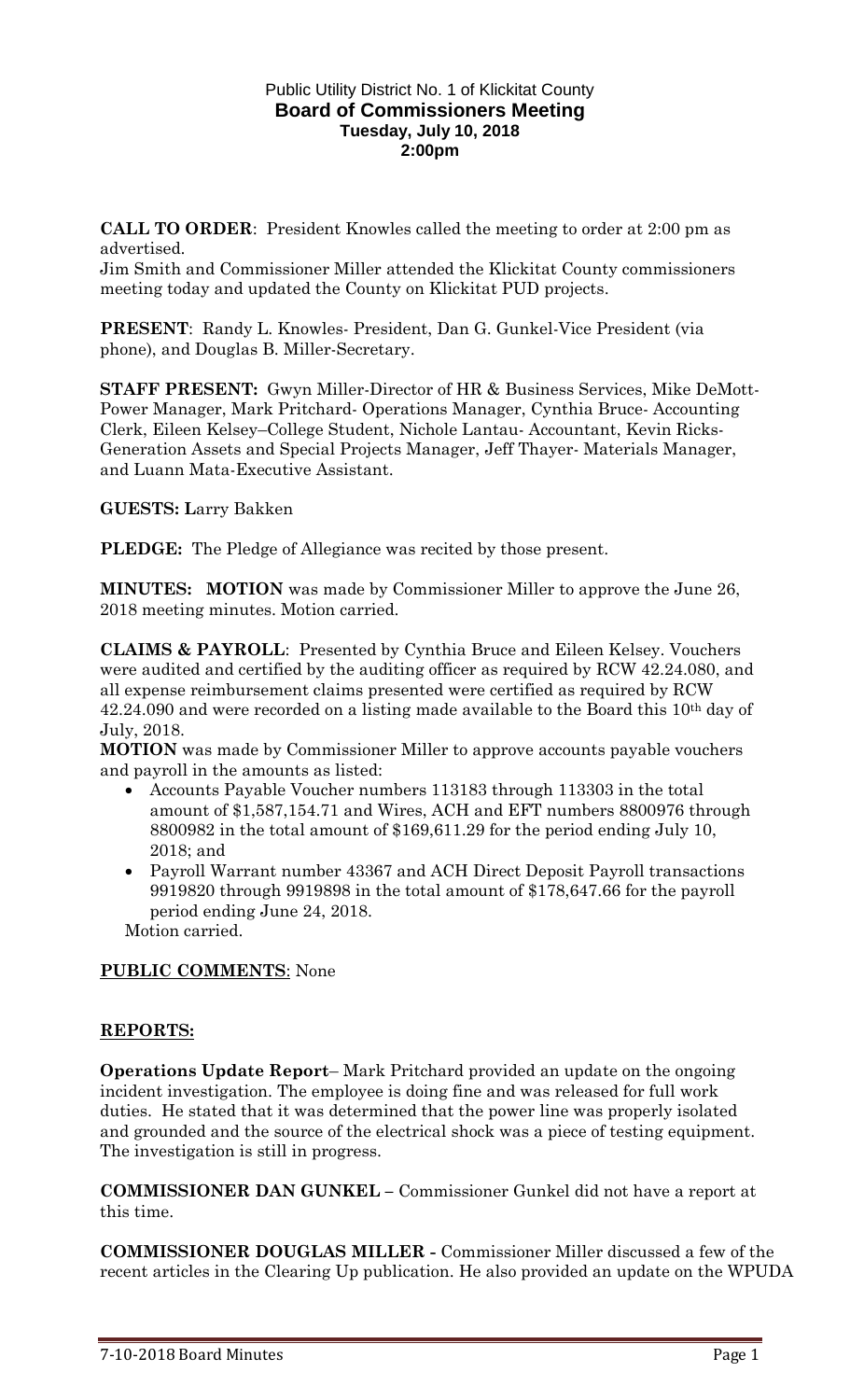Water group meeting call. It does not appear that this issue will affect any of our water systems.

**COMMISSIONER RANDY KNOWLES** – Commissioner Knowles did not have a report at this time.

**GENERAL MANAGER –** The complete report can be found at: [htp://www.klickitatpud.com/topicalMenu/commissioners/GM\\_Reports.aspx](http://www.klickitatpud.com/topicalMenu/commissioners/GM_Reports.aspx) In addition to the written report, Mr. Smith presented the following information:

1. RNG Project Update- Ron Schultz received a letter from Washington State Labor and Industries (L&I) on Friday. The letter stated concerns about required electrical equipment inspections. Staff has met with the independent engineer who was suggested by L&I, Dave Picatti. Staff is confident that with the information provided he can certify the equipment at the site as required by the state. L&I has also noted that we should have an inspection of the site including the repurposed existing equipment. Staff will work through this process but Kevin and Jim both agree with the L&I position and we do not expect delays because of it. Staff then requested that the board agree to allow staff to add Picatti Engineering and Services Inc. to our professional services rosters once they supply the required documentation.

**MOTION** was made by Commissioner Gunkel to approve Picatti Engineering and Services Inc. and agree to add them to our Professional Services Roster contingent upon receipt, review, and approval of the required qualifications as determined by staff and policy. Motion Carried.

- 2. Insurance Claims- Gwyn discussed the recent insurance claim pool bills and we are continuing to trend higher. June's bill was the highest we have seen. The group discussed and modeled scenarios and staff stated that we need to be prepared for possible changes in our premiums. We are also the only plan that is compliant with Affordable Care Act in the PURMs group. We had 3 worker's comp claims in the first quarter and 4 in the second quarter. Gwyn stressed we need to focus our efforts on building wellness programs.
- 3. Governor Inslee's letter of support for the Goldendale Energy Storage project-Jim focused on the fact that we have individuals who have made an effort to obtain support for the Goldendale Energy Storage Project by reaching out to the Governor. It is apparent they notice the potential of the benefit to our area and are willing to go out and talk about it. We need to make sure that we continue to encourage these dynamic discussions. We are hopeful the County Economic Development Department will support these roles to the extent they can as well.
- 4. News- Jim discussed some of the recently published articles regarding California's 100% clean energy bill on its way to the assembly floor. He also discussed his take on the Tesla storage options and their costs vs benefit. The article regarding the Columbia River Sea lion issue was also discussed.
- 5. RNG Certification- Lastly Jim mentioned that Mike has received all the information required to apply for the renewable fuel certifications once the plant is operational.

# **AGENDA ITEMS:**

A. **BID AWARD- Sixprong Relay and Control Panels: MOTION** was made by Commissioner Miller to award the bid for the Sixprong Relay and Control Panels bid to Instrument Control Co. in the amount of \$68,862.00 plus applicable tax. Motion Carried.